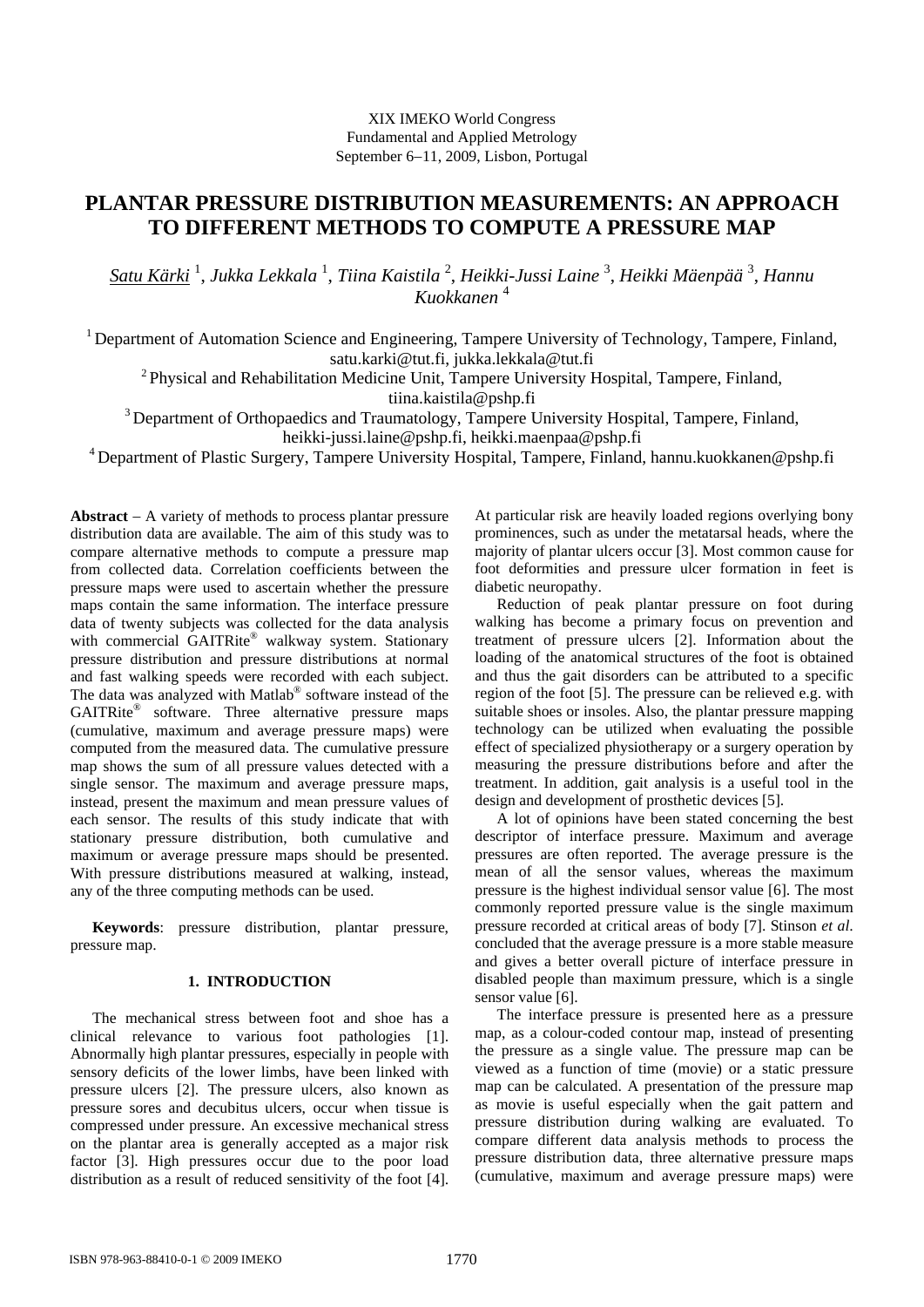computed in this study. Correlation coefficients between the pressure maps were used here to ascertain whether the pressure maps contain the same information. If the alternative methods provide similar results, pressure maps computed with various methods and presented in separate references could be compared. Also, only one of the methods could be used in measurements of future applications.

The structure of this paper is as follows. Section 2 presents the measurement system used in this study as well as the data collection and data analysis operations carried out. In Sections 3 and 4, the results obtained are reported and discussed, respectively. Section 5 concludes the study.

#### **2. METHODS**

#### *2.1. Measurement system*

We used the commercial GAITRite® system version 3.8 to measure the gait parameters and corresponding interface pressures. The GAITRite® walkway is 0.6 cm thick and has an active area of 488 cm x 61 cm [8]. It consists of eight separate sensor pads, each consisting of 48 x 48 individual sensor elements. In total 18 432 resistive sensors are arranged in a 384 x 48 grid pattern. Each sensor forms a 1 cm x 1 cm square, and the pitch of the sensors is 1.27 cm [8]. Sampling rate of 60 Hz was used in the interface pressure measurements.

The pressure exerted by a foot activates the sensors as the subject walks over the walkway [8]. The walkway detects the geometry of a step in a two dimensional space and also senses the vertical component of pressure exerted by the subject [8]. The pressure values presented by the GAITRite<sup>®</sup> software are normalized and expressed as a percent of the maximum pressure [8]. These values are then divided into six switching levels. The switching levels are thus relative pressure values and cannot be converted into normal pressure units (e.g. Pa or mmHg).

The GAITRite® software does not present the pressure values for each sensor separately. The footprint is divided into twelve trapezoids, six located in the medial side of the footprint and six in the lateral side. Pressure parameters presented by the software (sectional integrated pressure over time, peak time, area and peak pressure) are calculated for these trapezoids.

The measured files were stored as text files with special GAITRaw® software for further analysis. The text file has four columns consisting of scanning times, x coordinates, y coordinates and relative pressure level values (switching levels). The x and y coordinates define the location of the activated sensor in the sensor pad; the x coordinate can vary from 1 to 384 and the y coordinate from 1 to 48.

### *2.2. Data Collection*

The interface pressure data of twenty subjects was collected for the data analysis. All the subjects were young healthy adults with normal physical development and no history of previous gait disorders. Characteristics of the subjects are shown Table 1. Each subject was assigned with an identification number to preserve confidentiality.

The subjects were bare footed during the data collection. To familiarize the subjects with the test procedure, they were allowed to practice the walking over the electronic walkway before the measurement. Also, the walkway was located so that the subject was able to start walking a few steps before the walkway and develop a normal gait pattern before stepping on the walkway.

Three separate pressure distributions were recorded: relative static pressure distribution, relative pressure distribution at normal walking speed and relative pressure distribution at fast walking speed. The static pressure measurement provides information on the pressure distribution during stationary standing; the subject was asked to stand stationary on the walkway and a 10 seconds section of data was recorded. The GAITRite® system is intended to take dynamic measurements and it does not store the data if the subject only stands on the walkway. Thus the subject had to walk over the walkway after the stationary standing. The section of the relative static pressure distribution was separated from the data for further analysis. The two latter dynamic measurements were carried out to find out whether the walking speed affects the results of correlation analysis.

Table 1. Characteristics of the subjects. Values are presented as the mean  $\pm$  standard deviation with the range in parenthesis. BMI stands for Body Mass Index (Body mass/Height<sup>2</sup>).

| No. of subjects | $20(10 \text{ male})$      |
|-----------------|----------------------------|
| Age (years)     | $23 \pm 3(19-30)$          |
| Height (cm)     | $173 \pm 10 (158 - 192)$   |
| Body mass (kg)  | $66 \pm 14$ (49-90)        |
| BMI $(kg/m^2)$  | $21.9 \pm 3.1$ (16.2-28.1) |

#### *2.2. Data analysis*

The data was analyzed with Matlab® software instead of the commercial GAITRite® software. The way the GAITRite® software presents the results of pressure measurements is rather limited. It is more useful to see the relative pressure values as individual sensor signal values than values calculated for the trapezoids. The use of Matlab<sup>®</sup> software also provides more versatile ways to process the pressure data.

In this study, three alternative methods to compute a relative pressure map were compared: cumulative pressure map, maximum pressure map and average pressure map. In the cumulative pressure map (Fig. 1), the sum of all relative pressure values measured with a single sensor is calculated. The cumulative pressure *pcum* of a single sensor is:

$$
p_{\text{cum}} = \sum_{n=1}^{k} p_n \,,\tag{1}
$$

where *k* is the total number of scanning times. Instead, the maximum pressure map (Fig. 2) determines the maximum relative pressure *pmax* of each sensor. In the average pressure map (Fig. 3), the mean of all relative pressure values measured with a single sensor element is calculated. The average pressure *pavg* of a single sensor is: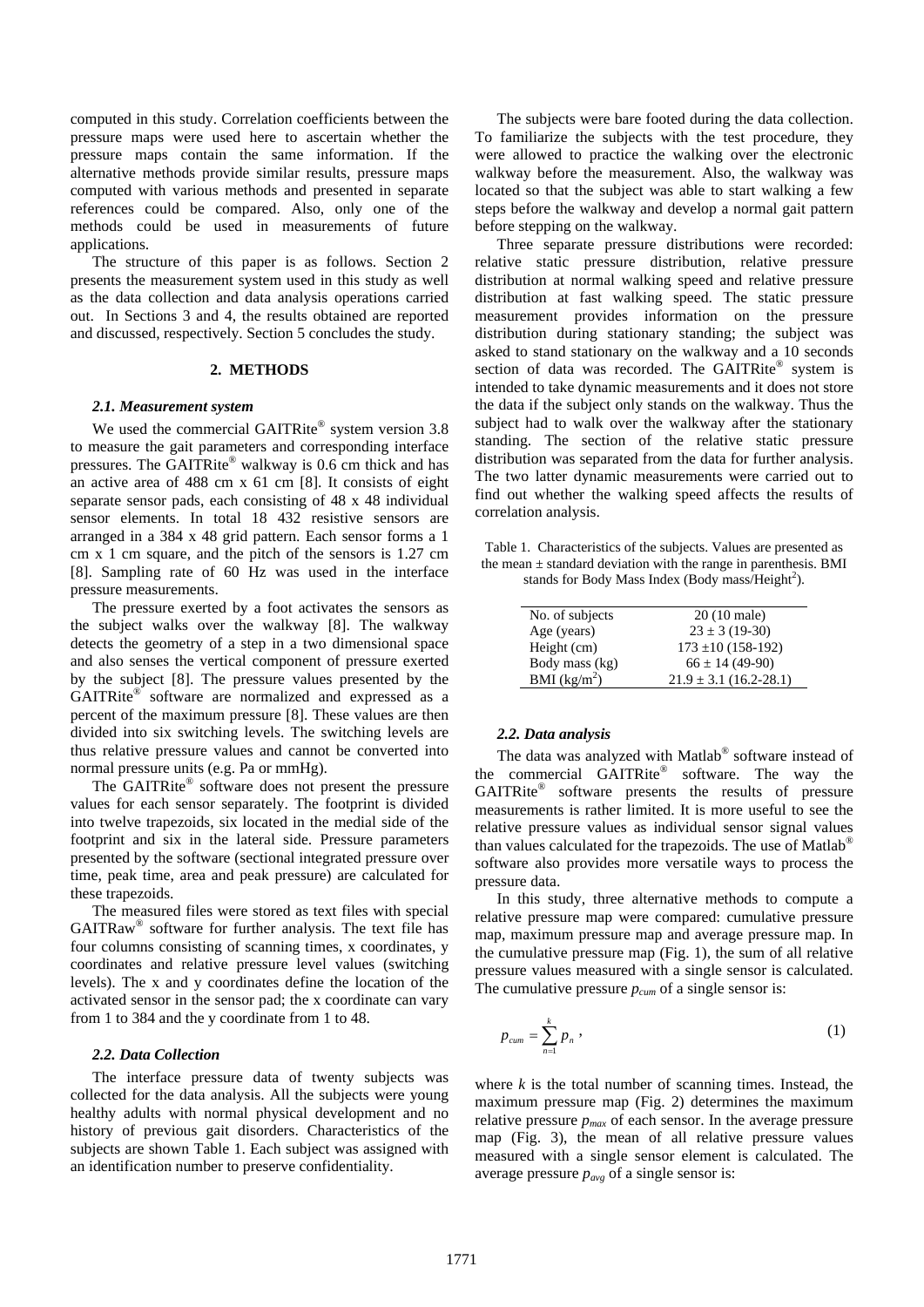$$
p_{avg} = \frac{1}{k} \sum_{n=1}^{k} p_n
$$
 (2)

The relative pressure distribution data presented in Figs. 1-3 is measured from a 22-years-old male (height 188 cm and body mass 74 kg) during stationary standing. The horizontal axes in the pressure maps show the x coordinate and the vertical axes the y coordinate. The colours in the pressure maps and the corresponding relative pressure values are shown in the colour bars located on the right side of the figures. The unit of pressure is the relative switching level. Also, the pressure values of the single activated sensors are marked in the figures. Especially in the cumulative pressure map, very high relative pressure values may appear and thus it is useful to see the value also as a number. Since the cumulative pressure map is calculated as a sum of all individual pressure values measured with a single sensor, the cumulative pressure values in the stationary pressure map are much higher than in the maps of the dynamic measurements due to the duration of the measurement.

Fig. 4 shows an example of maximum pressure maps computed from the data measured at normal (velocity 160.9 cm/s) and fast (velocity 263.9 cm/s) walking speeds. The walking velocities are obtained from the GAITRite® software. The data is measured from the same subject (22 years-old male) as the data in Figs. 1-3. Otherwise, similar markings are used as in the previous figures.



Fig. 1. Cumulative pressure map shows the sum of all pressure values measured with a single sensor.



Fig. 2. Maximum pressure map determines the maximum of the values measured with a single sensor.



Fig. 3. Average pressure map determines the mean of the values measured with a single sensor.



Fig. 4. Maximum pressure maps computed from the data measured at normal and fast walking speeds.

Correlation coefficients were used to ascertain whether the pressure maps contain the same information. In the literature, correlation coefficient is used e.g. as an objective comparison criterion for evaluating the quality of image restoration by comparing the original image to the restored one [9]. The same method can be used here to compare the pressure maps calculated with alternative methods. The correlation coefficient between two pressure maps *x(i, j)* and  $y(i, j)$  can be defined as [10]:

$$
\rho_{xy} = \frac{C_{xy}}{\sigma_x \sigma_y} = \frac{\sum_{i=1}^{N} \sum_{j=1}^{M} (x(i, j) - \mu_x)(y(i, j) - \mu_y)}{\sqrt{\sum_{i=1}^{N} \sum_{j=1}^{M} (x(i, j) - \mu_x)^2 \sum_{i=1}^{N} \sum_{j=1}^{M} (y(i, j) - \mu_y)^2}},
$$
(3)

where  $C_{xy}$  denotes the covariance between  $x(i, j)$  and  $y(i, j)$ ,  $\sigma_x$  is the standard deviation of  $x(i, j)$ ,  $\sigma_y$  is the standard deviation of  $y(i, j)$ ,  $\mu_x$  is the mean value of  $x(i, j)$  and  $\mu_y$  the mean value of  $y(i, j)$  [10]. The indices  $i = 1 \dots N$  and  $j = 1$ … *M* refer to the x and y coordinates of the sensors in the pressure maps, and where *N* and *M* are the total numbers of sensors in the x and y directions, respectively. The correlation coefficient is 1 if the two pressure maps are identical, and less if some differences exist [10]. The value  $\rho$ = 0 implies independence while the interdependence increases until  $|\rho| = 1$ . Here the correlation coefficient is calculated with Matlab<sup>®</sup> function R = corrcoef(x,y). The function returns a matrix of correlation coefficients calculated from vectors *x* ad *y*.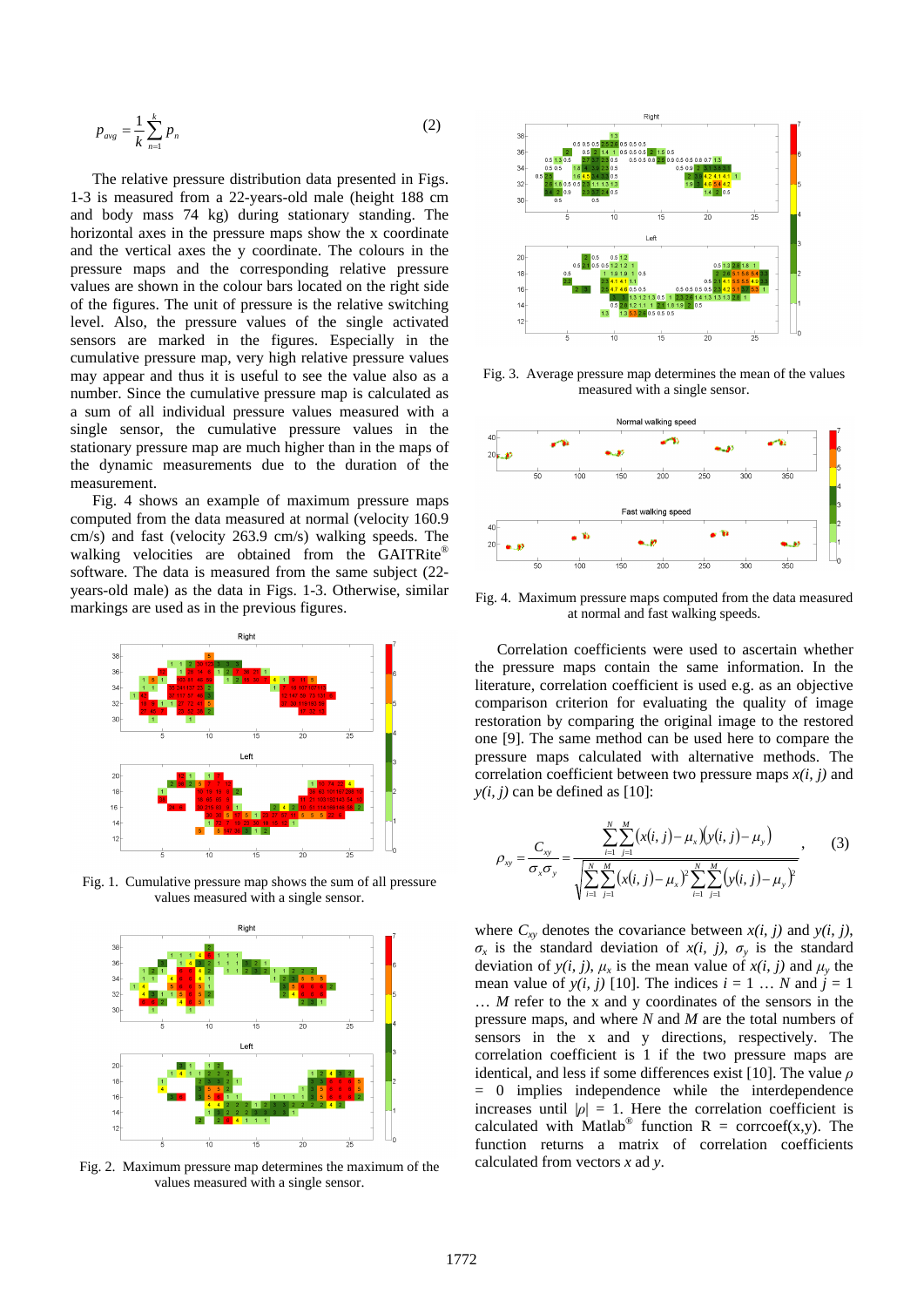Correlation coefficient between maximum and cumulative pressure maps (AB), correlation coefficient between maximum and average pressure maps (AC) and correlation coefficient between cumulative and average pressure maps (BC) were determined from the data of each subject. With the pressure distributions measured at walking, the entire relative pressure maps were used in the calculation of the correlation coefficients. With static pressure distributions, instead, only the period of stationary standing on the walkway was used.

# **3. RESULTS**

The correlation coefficients between the alternative pressure maps were computed from the data of each subject, see Fig. 5. The correlation coefficient between maximum and cumulative pressure maps (AB) is shown with black, correlation coefficient between maximum and average pressure maps (AC) with white and correlation coefficient between cumulative and average pressure maps (BC) with grey colour. Test I corresponds to the relative static pressure distribution measurement, test II to relative pressure distribution measurement at normal walking speed and test III to relative pressure distribution measurement at fast walking speed. Correlation coefficient on the vertical axis is shown with range from 0.6 to 1 to distinguish differences between the correlation coefficients. The horizontal axis shows the identification number of the subjects.



Fig. 5. Correlation coefficients computed from the pressure distribution data measured with the subjects.

With the static pressure map, the highest average correlation coefficient was found to be between the maximum and average pressure maps  $(AC = 0.97 \pm 0.01)$ . The correlation coefficients between maximum and cumulative pressure maps  $(AB = 0.81 \pm 0.05)$  and between cumulative and average pressure maps ( $BC = 0.86 \pm 0.04$ ) were lower.

At normal walking speed all the correlation coefficients had almost the same magnitude. The average correlation coefficient AC =  $0.99 \pm 0.00$  had the highest value even though the average correlation coefficients  $AB = 0.96 \pm 0.01$ and BC =  $0.97 \pm 0.00$  were almost equal. At fast walking speed the results were similar,  $AC = 0.99 \pm 0.00$ ,  $AB = 0.95$  $\pm$  0.01 and BC = 0.96  $\pm$  0.01, respectively.

## **4. DISCUSSION**

With the static pressure distribution data, the correlation coefficients between maximum and cumulative pressure maps and between cumulative and average pressure maps were lower than the correlation coefficient between maximum and average pressure maps. The cumulative pressure map adds information on the concentration of pressure on the plantar area over time when compared to the maximum or average pressure maps. The maximum and average pressure maps, instead, reveal almost the same information. Hence, with the static pressure measurement, both cumulative and maximum or average pressure maps should be presented to evaluate the plantar pressure distributions.

With the data measured at normal and fast walking speeds, the correlation coefficients between the three alternative pressure maps had similar magnitudes. Therefore, to present the pressure distribution data measured at walking, any of three pressure maps can be used. Differences between the correlation coefficients computed from the data measured at normal and fast walking speeds were not found.

The pressure measured by the GAITRite® system is presented as a switching level. The switching level is a relative pressure value and the maximum pressure is always scaled at 6. The drawback of the GAITRite® system is thus in the way it presents the pressure values. Hence, it is not the best possible system to be used in the data collection. The way to present the pressure values as switching levels presumably originates from the elimination of the effect of body weight variations from person to person. Tibarewala & Ganguli used the same method with their system [11]. Also, the sensors in the walkway are quite large at 1 cm x 1 cm with the pitch of 1.27 cm. The sensor always measures the average pressure over the whole sensor surface and thus for small anatomic structures a large sensor underestimates the real pressure values [5].

A variety of devices for plantar pressure distribution measurements are commercially available. For instance, Rahman *et al*. used a commercial Tekscan F-Scan in-shoe pressure sensor to measure the pressure [12]. The sensor consists of 960 resistive sensing elements with a spatial density of 4 elements per square centimetre providing an output pressure with a range from 1 to 150 PSI (from 6.9 kPa to 1034 kPa) [12]. Zequera *et al*. measured the pressure distribution with a commercial Parotec pressure registration system containing 24 sensors [13]. The Parotec is an electronic system used for measuring the pressure distribution on the plantar surface of the foot within the shoe while a subject is standing or walking [13]. However, despite the system used to collect the data, the correlation analysis carried out here can be used to compare the pressure maps computed with alternative methods.

#### **5. CONCLUSIONS**

In this study, three alternative methods to compute a pressure map were compared. Correlation coefficients between the cumulative, maximum and average pressure